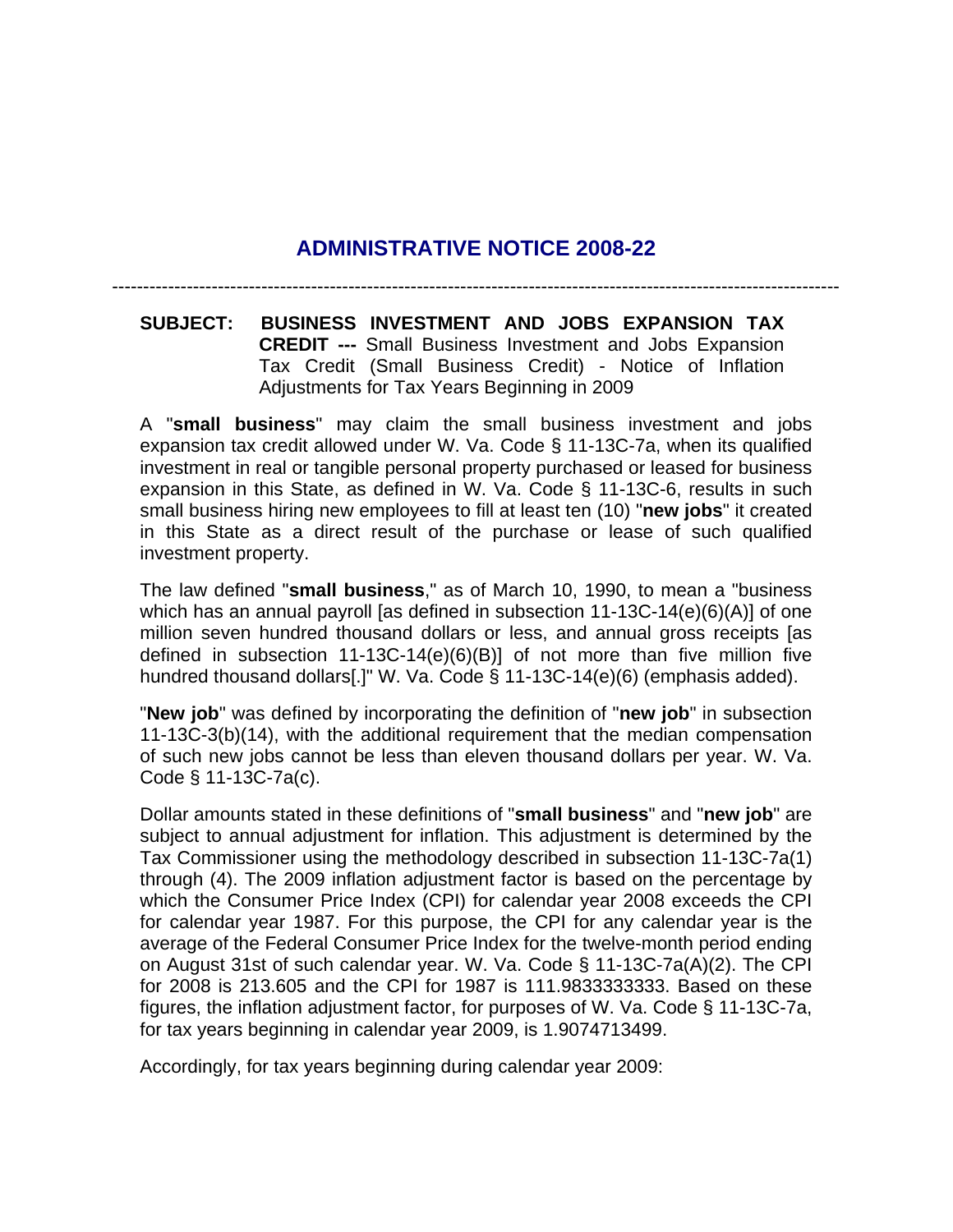"**Small business**" means a business which has an annual payroll of two million, eight hundred sixty-one thousand, two hundred dollars (\$2,861,200) or less, and annual gross receipts of not more than nine million, five hundred thirty-seven thousand, three hundred fifty dollars (\$9,537,350); and

"**New job**" means a "new job" as defined in W. Va. Code § 11-13C-3(b)(14): **Provided**, that the annualized median compensation of such new jobs shall not be less than twenty thousand, nine hundred fifty dollars (\$20,950) per year.

A summary of the applicable inflation-adjusted Small Business Credit criteria, by calendar year, for tax years beginning in such years, follows:

## **CRITERIA**

| <b>YEAR</b> | <b>PAYROLL</b> | <b>GROSS SALES</b> | <b>MEDIAN</b><br><b>COMPENSATION</b> |
|-------------|----------------|--------------------|--------------------------------------|
| 1987        | \$1,500,000    | \$5,000,000        | \$11,000                             |
| 1988        | \$1,500,000    | \$5,000,000        | \$11,000                             |
| 1989        | \$1,562,050    | \$5,206,850        | \$11,450                             |
| 1990        | \$1,700,000*   | \$5,500,000*       | \$12,000                             |
| 1991        | \$1,716,300    | \$5,721,050        | \$12,550                             |
| 1992        | \$1,806,950    | \$6,023,200        | \$13,250                             |
| 1993        | \$1,862,200    | \$6,207,350        | \$13,650                             |
| 1994        | \$1,919,100    | \$6,397,150        | \$14,050                             |
| 1995        | \$1,969,150    | \$6,563,800        | \$14,400                             |
| 1996        | \$2,025,150    | \$6,750,600        | \$14,850                             |
| 1997        | \$2,081,100    | \$6,937,000        | \$15,250                             |
| 1998        | \$2,137,800    | \$7,126,050        | \$15,650                             |
| 1999        | \$2,174,050    | \$7,246,950        | \$15,900                             |
| 2000        | \$2,212.000    | \$7,373,450        | \$16,200                             |
| 2001        | \$2,280,800    | \$7,602,650        | \$16,700                             |
| 2002        | \$2,355,800    | \$7,852,700        | \$17,250                             |
| 2003        | \$2,393,300    | \$7,977,750        | \$17,550                             |
| 2004        | \$2,447,900    | \$8,159,650        | \$17,950                             |
| 2005        | \$2,504,250    | \$8,347,550        | \$18,350                             |
| 2006        | \$2,582,050    | \$8,606,950        | \$18,900                             |
| 2007        | \$2,682,850    | \$8,942,900        | \$19,650                             |
| 2008        | \$2,744,200    | \$9,147,450        | \$20,100                             |
| 2009        | \$2,861,200    | \$9,537,350        | \$20,950                             |